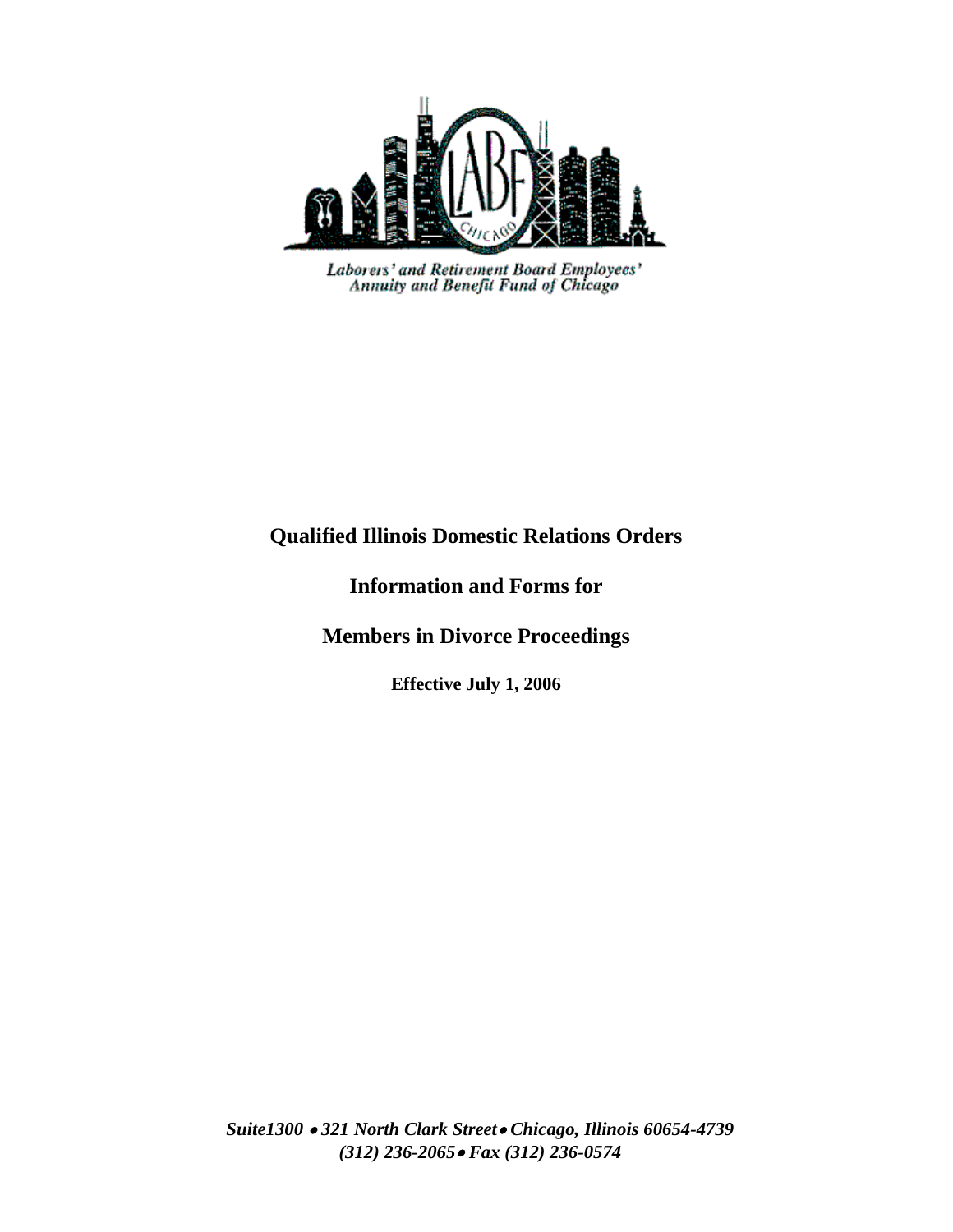# **TABLE OF CONTENTS**

| What is a Qualified Illinois Domestic Relations Order (QILDRO)?5 |  |  |  |
|------------------------------------------------------------------|--|--|--|
|                                                                  |  |  |  |
|                                                                  |  |  |  |
|                                                                  |  |  |  |
|                                                                  |  |  |  |
|                                                                  |  |  |  |
|                                                                  |  |  |  |
|                                                                  |  |  |  |
|                                                                  |  |  |  |
|                                                                  |  |  |  |
|                                                                  |  |  |  |
|                                                                  |  |  |  |
|                                                                  |  |  |  |
|                                                                  |  |  |  |
|                                                                  |  |  |  |
|                                                                  |  |  |  |
|                                                                  |  |  |  |
|                                                                  |  |  |  |
|                                                                  |  |  |  |
|                                                                  |  |  |  |
|                                                                  |  |  |  |
|                                                                  |  |  |  |
|                                                                  |  |  |  |
| $\bullet$                                                        |  |  |  |
| $\bullet$                                                        |  |  |  |
|                                                                  |  |  |  |
|                                                                  |  |  |  |
|                                                                  |  |  |  |
|                                                                  |  |  |  |
|                                                                  |  |  |  |
|                                                                  |  |  |  |
|                                                                  |  |  |  |
|                                                                  |  |  |  |
|                                                                  |  |  |  |
|                                                                  |  |  |  |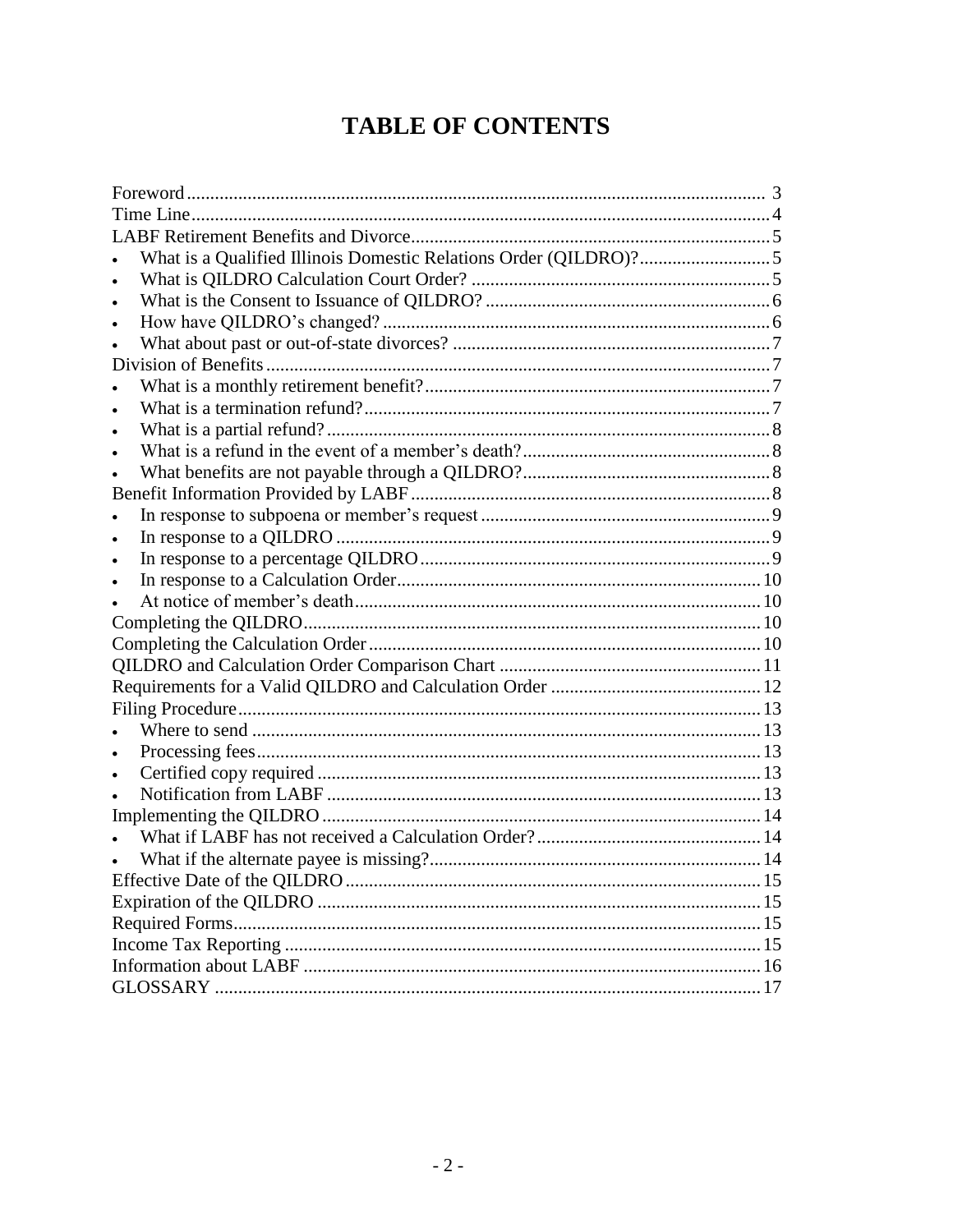#### **THIS PUBLICATION IS FOR INFORMATIONAL PURPOSES ONLY AND IS NOT INTENDED TO CONSTITUTE AN OPINION OR PROFESSIONAL ADVICE.**

**This subject matter may be of considerable financial significance. It is strongly recommended that the member obtain competent legal and/or other expert assistance. This information is provided with the understanding that the Laborers' Annuity & Benefit Fund (LABF or the "Fund") is not rendering legal, financial, or other professional advice. The Fund does not assume responsibility for the specific consequences resulting from application of the information in this publication to a particular member or alternate payee.**

#### **Foreword**

The following publication provides information about Qualified Illinois Domestic Relations Orders (QILDROs). Both this publication and the required forms are available from the Laborers' Annuity & Benefit Fund of Chicago at 321 N Clark St Ste 1300, Chicago IL 60654---- 4739, (312) 236-2065.

In 2005, legislation was enacted that amended the law governing QILDROs, (40 ILCS 5/1-119). The amended law is effective July 1, 2006 and dramatically changes QILDROs. If you were familiar with QILDROs before July 1, 2006, it is important that you learn about the changes. For detailed information not covered in this text, please consult the Illinois Pension Code. If there is any conflict between this information and applicable law, the law will prevail.

### **Disclaimer**

LABF has provided the enclosed materials based on the best information available at the time of publication. Similarly, our office will provide benefit information which is accurate at the time of the request.

The Fund has no responsibility to recalculate information previously provided, nor to inform an alternate payee regarding any statutory changes that may affect the calculation of a member's benefit, unless the Fund is subsequently served with a subpoena for new QILDRO benefit information. Receipt of a modified QILDRO or QILDRO Calculation Court Order ("Calculation Order") could adversely affect an alternate payee's payment priority.

The law provides that the Fund, as a result of the existence of a QILDRO, will never be required to disburse to the member and his/her alternate payee(s) accumulated amounts greater than the amount that would have been otherwise disbursed to the member. It is the responsibility of the alternate payee and their counsel to be aware of, and in compliance with, the Illinois statutes governing QILDRO as they may be amended or reinterpreted over the life of the QILDRO.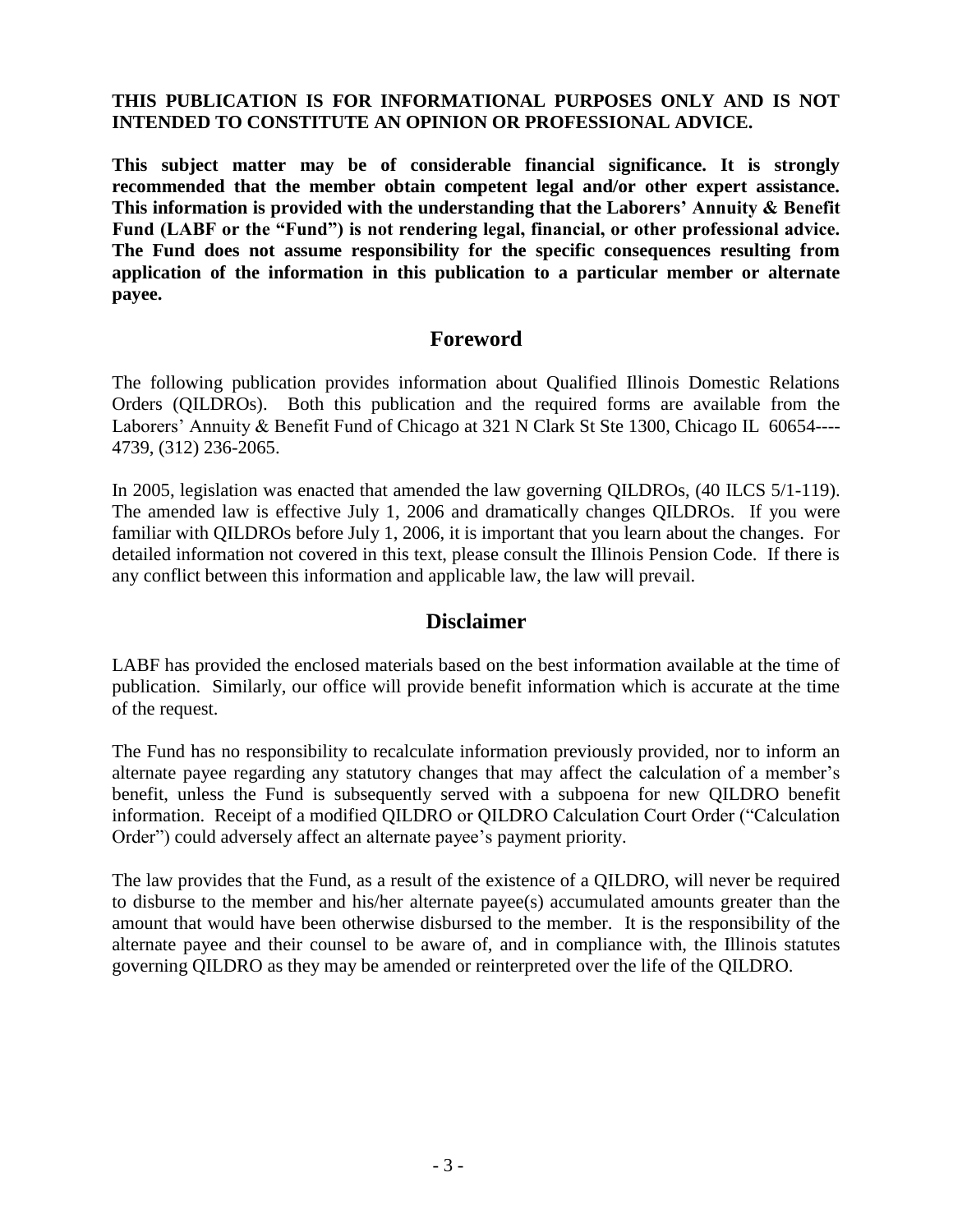## **TIME LINE**

#### **Observe the following time line when considering LABF benefits in divorce proceedings:**

| As you are considering divorce<br>At least 45 days before needed      | Obtain a QILDRO publication from the Fund office:<br>LABF<br>321 N Clark St Ste 1300<br>Chicago IL 60654-4739<br>You may also call (312) 236-2065 to request a copy.<br>Request a benefit estimate for divorce purposes. This is                  |  |
|-----------------------------------------------------------------------|---------------------------------------------------------------------------------------------------------------------------------------------------------------------------------------------------------------------------------------------------|--|
|                                                                       | sent to LABF members upon request. Current and<br>former spouses and legal representatives must provide<br>member's written authorization or subpoena.                                                                                            |  |
| <b>Court date</b>                                                     | Illinois court may, in its discretion, enter a QILDRO.<br>Obtain a certified <sup>1</sup> copy of QILDRO from clerk of<br>court.                                                                                                                  |  |
| <b>After court issues QILDRO</b>                                      | Send to LABF:<br>1. certified <sup>1</sup> copy of QILDRO<br>\$50 processing fee<br>2.<br>original Consent to Issuance of QILDRO<br>3.<br>form <sup>2</sup> signed by member                                                                      |  |
| Within 45 days after LABF receives QILDRO                             | LABF sends notification <sup>3</sup> regarding validity of<br>If QILDRO uses percentages, we will<br>QILDRO.<br>provide customized benefit information. See Benefit<br>Information Provided by LABF.                                              |  |
| When member retires                                                   | If QILDRO uses percentages, send to LABF:<br>1. certified <sup>1</sup> copy of Calculation Order<br>\$50 processing fee<br>2.<br>Remember, we cannot pay an alternate payee based on<br>percentage QILDRO until Calculation Order is<br>received. |  |
| Within 45 days after LABF receives<br>member's retirement application | We will provide customized benefit information. See<br>Benefit Information Provided by LABF.                                                                                                                                                      |  |
| Within 45 days after LABF receives<br><b>Calculation Order</b>        | LABF<br>sends notification <sup>3</sup> regarding validity of<br>Calculation Order.                                                                                                                                                               |  |
| When LABF receives notice of member's<br>death                        | If QILDRO allocates part of death benefit to alternate<br>payee, we will provide death benefit information. See<br>Benefit Information Provided by LABF.                                                                                          |  |

- ² Consent form only required for members hired prior to July 1, 1999.
- ³ Notification will be sent to member, alternate payee, and attorney who sent court order to LABF.

<sup>&</sup>lt;sup>1</sup> Clerk of court's seal or stamp certifies true and correct copy of original order. Plain or file-stamped copies are unacceptable.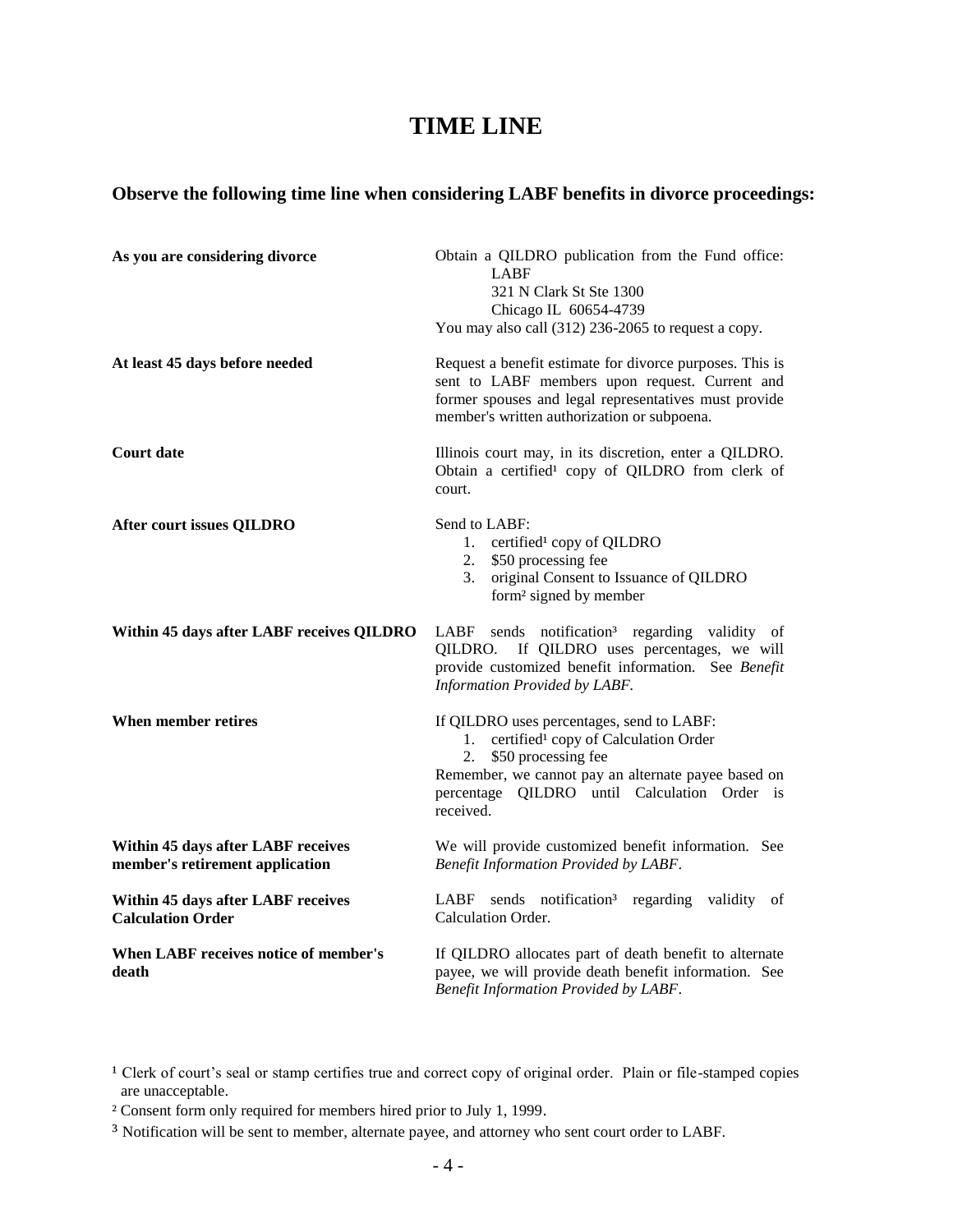# **LABF Retirement Benefits and Divorce**

### **What is a Qualified Illinois Domestic Relations Order?**

A Qualified Illinois Domestic Relations Order is a court order issued by an Illinois court that directs an Illinois public retirement system to pay an alternate payee, all or a portion of a member's retirement benefit, certain refunds, or lump sum death benefit. An alternate payee is typically a former spouse, but may be a current spouse, child, or other dependent.

The QILDRO law applies to Illinois public retirement systems governed by the Illinois Pension Code, 40 ILCS 5. Illinois public funds may only pay benefits to a former spouse according to a QILDRO. They cannot pay a former spouse based on a member's judgment for dissolution of marriage or marital settlement agreement. QILDROs are different from, and should not be confused with Qualified Domestic Relations Orders (QDROs). State law does not allow public retirement systems to honor QDROs.

The QILDRO form should be obtained from our office as explained in the *Required Forms* section of this publication. If you omit sections of the form, we will reject your QILDRO, because there is no way to tell whether you intended to leave those sections out, or you inadvertently omitted them. **Remember, no text changes or alterations to the form are permitted.**

### **What is a QILDRO Calculation Court Order?**

The QILDRO Calculation Court Order is a separate court order issued by an Illinois court. This order provides numerical information as determined in the divorce proceedings to instruct LABF how much to pay the alternate payee. It is a feature of the new QILDRO law and will only be accepted for a QILDRO submitted on or after July 1, 2006.

A Calculation Order is **only** necessary if the QILDRO indicates that the alternate payee is to receive a percentage of the benefit. If you want to avoid the Calculation Order, you can express the amounts payable to the alternate payee as specific dollar amounts in the QILDRO.

You must send a Calculation Order to LABF before payment can be made to the alternate payee. Generally, the QILDRO would be issued at the time of divorce, and the parties would return to court to obtain the Calculation Order at the time of the member's retirement, when the amount of the retirement benefit becomes known.

The Calculation Order form should be obtained from our office as explained in the *Required Forms* section of this publication. If you omit sections of the form, we will reject your Calculation Order, because there is no way to tell whether you intended to leave those sections out, or you inadvertently omitted them. **Remember, no text changes or alterations to the form are permitted.**

We will implement valid court orders that are sent to LABF, but we cannot tell you whether the court orders are consistent with the terms of your divorce. Our office will provide benefit information, but shall have no obligation to review, verify equations or to assist in the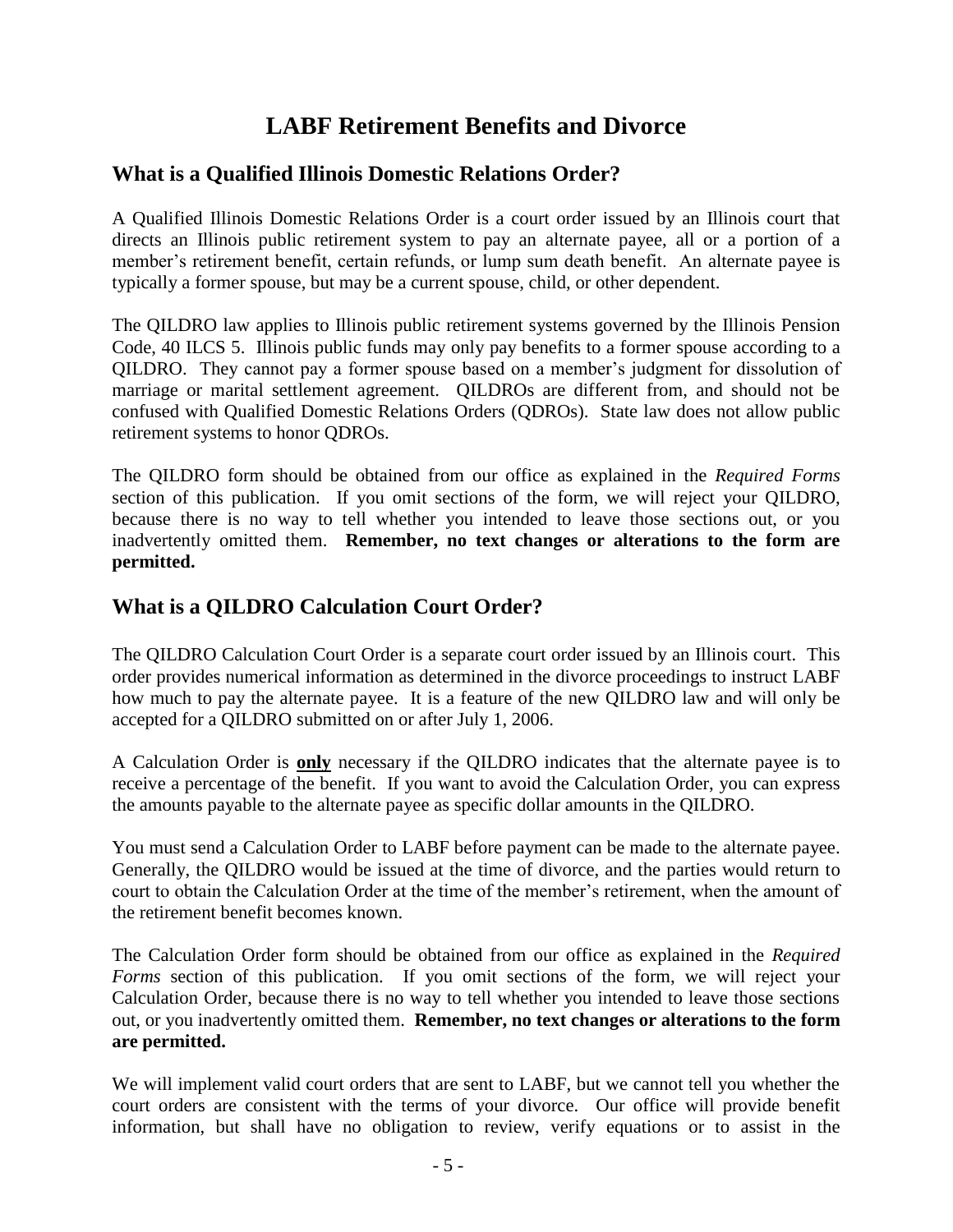calculations used to determine such amounts. We cannot determine whether the numbers in the Calculation Order are accurate or whether the calculations are in accordance with the marital settlement agreement, or judgment for dissolution of marriage. The Fund cannot reject a Calculation Order because the calculations are not accurate or do not correspond to what was decided in your divorce. Our sole obligation with respect to the equations in the Calculation Order is to pay the amounts indicated as a result of the equations.

### **What is the Consent to Issuance of QILDRO?**

If LABF membership started before July 1, 1999, the effective date of the original law, a QILDRO will only be valid if the member signs a Consent to Issuance of QILDRO ("Consent") in writing. You must use the specific Consent form obtained from our office as explained in the *Required Forms* section of this publication and it must accompany the QILDRO. **No alterations to the form are permitted**.

The Consent form must be signed by the member and only the member. The law does not provide for the court or anyone else to sign the Consent form if the member is absent or refuses to sign.

Any member who begins employment with any Illinois public retirement system after July 1, 1999 accepts the principles of the QILDRO law as a condition of employment.

### **How have QILDROs changed?**

The 2005 legislation is a significant revision of the QILDRO law, and enacted the following major changes:

- The amount payable to the alternate payee may be expressed as a percentage or a specific dollar amount. Under the old law, the only way to express the alternate payee's share was a specific dollar amount.
- The new law introduces the Calculation Order. It provides the numerical information that the retirement system must have to implement a QILDRO that uses percentages to allocate the alternate payee's share. The Calculation Order is not required if dollar amounts are used in the QILDRO rather than percentages.
- The alternate payee may receive a share of any lump sum payment of contributions that would be payable upon the member's death. The new QILDRO still does not apply to monthly survivor benefits.
- The new QILDRO law specifies what benefit information must be provided by LABF and what events will trigger our office to provide benefit information for divorce purposes.
- In addition, the new QILDRO allows for a specified number of payments to the alternate payee.

The new QILDRO does not change the law which determines appropriate division of marital assets. The member should consult a personal attorney about what assets are included in the couple's marital property and about the proper division of those assets.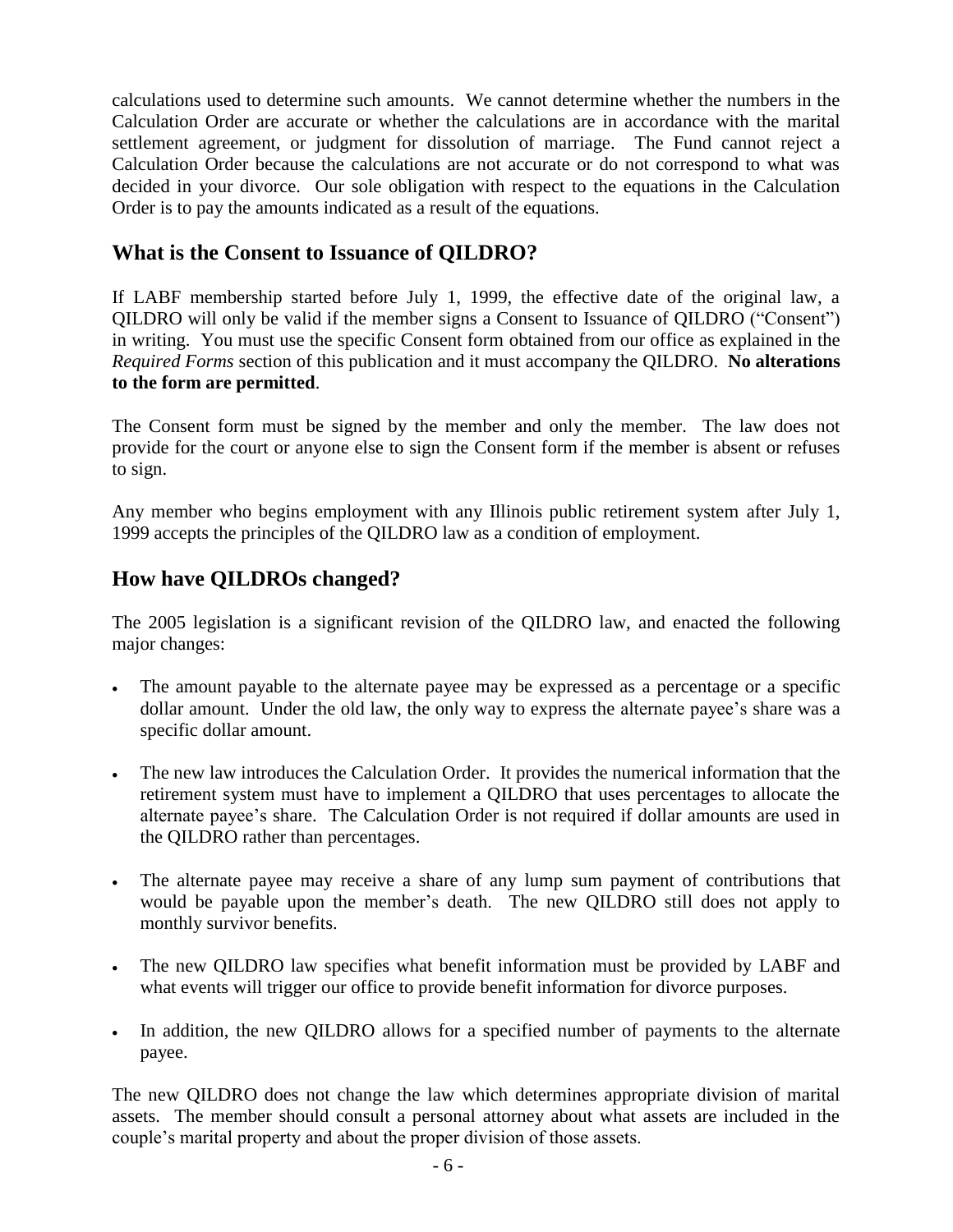### **What about past or out-of-state divorces?**

If your divorce occurred in another state, it may be possible to request an Illinois court to enter a QILDRO. Courts in other states do not have statutory authority or jurisdiction to issue QILDROs. Please seek advice from your personal attorney if you were divorced in a state other than Illinois and you wish to obtain a QILDRO.

### **Division of Benefits**

LABF benefits may be a marital asset. Your personal attorney should advise you whether a former spouse is entitled to any of your benefits. We cannot provide legal advice.

We may only pay benefits to a former spouse according to a QILDRO. LABF cannot pay a former spouse based on a QDRO, judgment for dissolution of marriage, or marital settlement agreement. Even if our office has a valid QILDRO on file, payment cannot be accelerated to pay a former spouse before the member is paid. An alternate payee will only receive payment if and when the member receives payment, and will never receive more or different benefits than the member is eligible to receive.

An alternate payee may only receive certain benefits that the LABF member is entitled to receive. The QILDRO may allocate portions of only one, several, or all of the following benefits:

- Monthly retirement benefit
- Termination refund the member may be eligible to receive
- Partial refunds that the member may be eligible to receive
- Refund in the event of a member's death

You and your attorney should carefully review the QILDRO law and the required forms. Our office will provide benefit information to help you determine the alternate payee's share. We will also provide general information about benefits, procedures, and form requirements as explained in this publication. However, it is up to the divorcing couple and their attorneys to decide how to complete the QILDRO and if applicable the Calculation Order. Every situation is unique. The Fund cannot help you make these decisions, or perform any calculations for you.

### **What is a monthly retirement benefit?**

The QILDRO allows an alternate payee to receive all or a portion of a member's periodic retirement benefit.

### **What is a termination refund?**

The QILDRO allows the alternate payee to receive all or a portion of a refund of retirement contributions that the member may receive after the last day of LABF-covered employment. Upon accepting a termination refund, the member forfeits all rights to benefits, unless benefits are reinstated through repayment of the refund after returning to LABF-covered service for at least 90 days. Repayment of the refund will not reinstate the QILDRO.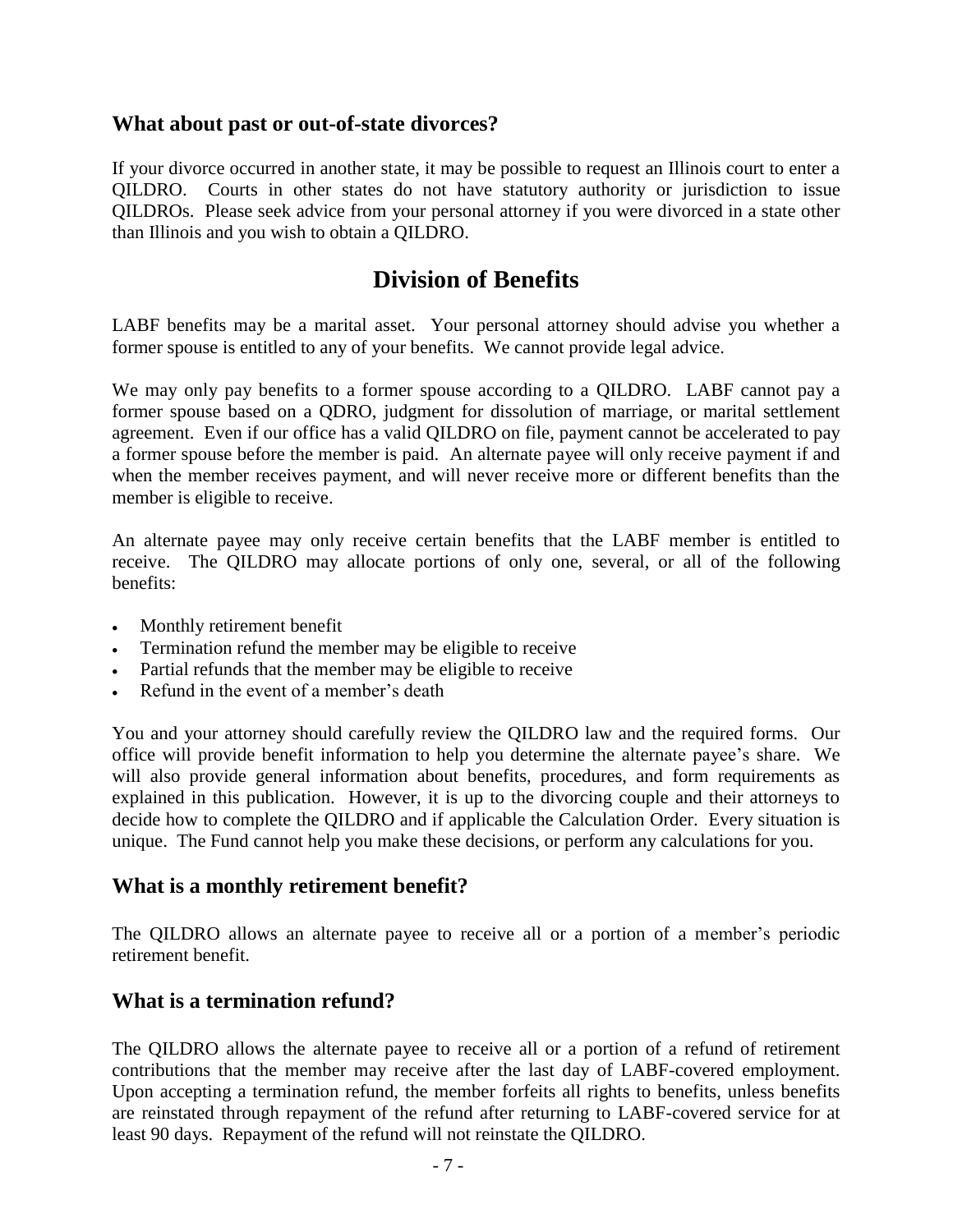### **What is a partial refund?**

The QILDRO allows the alternate payee to receive all or a portion of a partial refund that the member may receive. This includes a refund of surviving spouse benefit contributions payable to a member at retirement, if the member does not have an eligible spouse at the time of retirement.

### **What is a refund in the event of a member's death?**

We do not provide a specific lump sum death benefit. The QILDRO allows an alternate payee to receive all or a portion of a lump sum payment of a member's contributions not already received as annuity payments. Pursuant to 40 ILCS 5/11-166, these benefits are paid according to the most recent beneficiary designation on file with our office at the time of death. When you divorce, you should review your designation on file, making sure that death benefits will be paid to your intended beneficiary(ies). To make changes, you must complete and file a new Beneficiary Designation form. This form must be notarized to be valid and can be obtained by calling our office at (312) 236-2065.

### **What benefits are not payable through a QILDRO?**

Monthly survivor benefits, disability benefits, and health insurance cannot be obtained through a QILDRO. A QILDRO does not provide any insurance coverage or make a former spouse eligible to participate in a member's health care program.

# **Benefit Information Provided by LABF**

We will provide customized benefit information within 45 days of the request. In preparing benefit information for divorce, we do not speculate as to potential future events such as early retirement, reciprocal retirement, additional service credit, future salary increases, purchase of optional or refunded service, or statutory changes. We do not provide hypothetical estimates for retired members assuming facts that are different from the member's actual retirement record. Also LABF does not provide actuarial opinions as to the present market value of a member's benefits or other interests.

Due to our policy on confidentiality, information may only be provided by a subpoena to spouses (current and former) and legal representatives. Please plan ahead and request the information at least four to six weeks before it is needed. **We are unable to accommodate "rush" requests for imminent court dates.**

If requested, we will also provide the latest Summary Plan Description booklet*,* which contains general information about LABF benefits.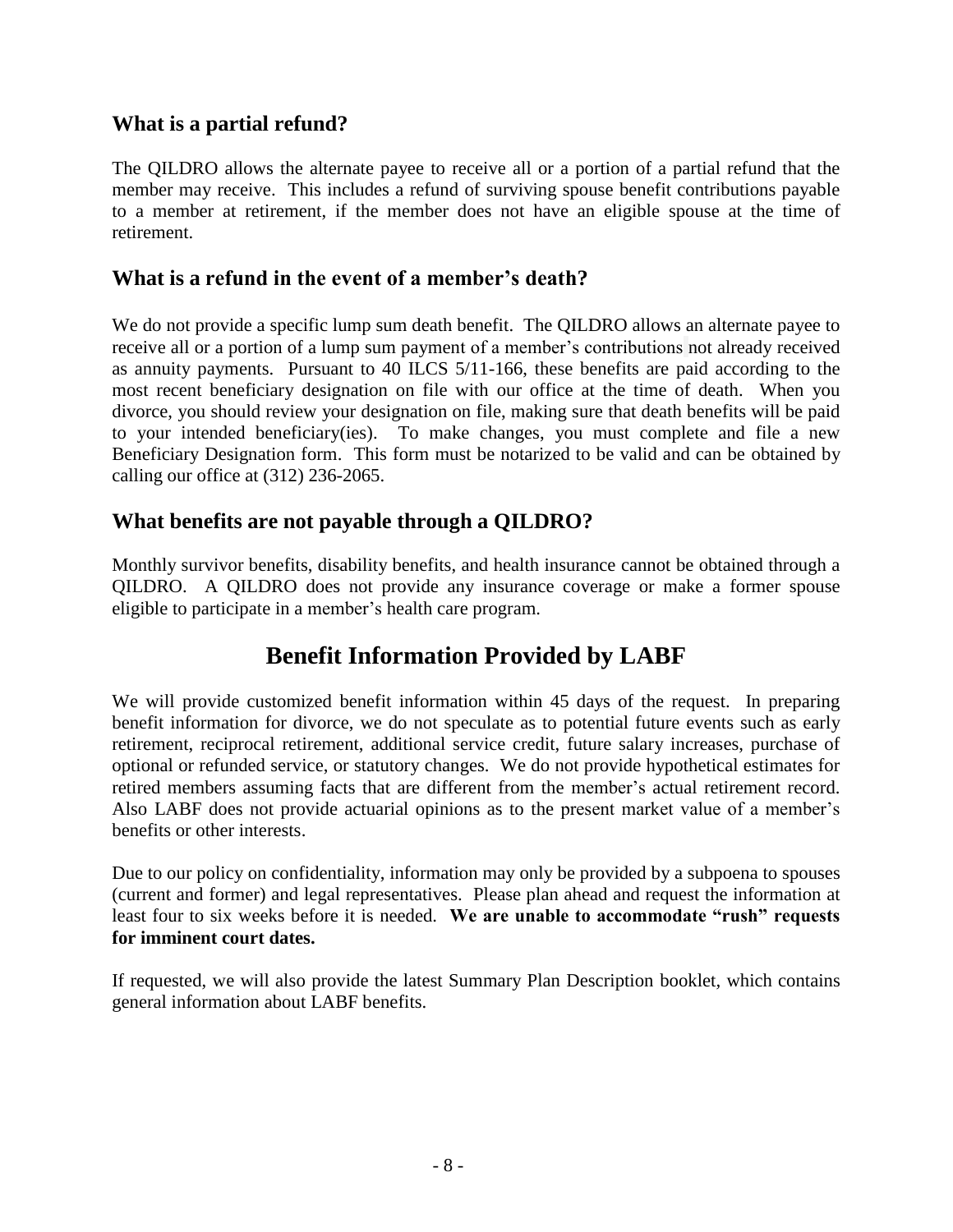### **In response to subpoena or member's request**

To help the parties value the benefit for divorce purposes, we will provide the following customized information:

- Date of initial LABF membership
- Amount of regular and purchased service credit
- Non-reduced monthly retirement benefit estimate
- Earliest date when non-reduced monthly retirement benefit will become payable
- Refund amount upon termination of employment

### **In response to a QILDRO**

#### If a QILDRO is received prior to retirement

• Refer to Notification from LABF.

#### If a QILDRO is received on or after the effective date of retirement

• Refer to Implementing the QILDRO.

### **In response to a percentage QILDRO**

When our office receives a percentage QILDRO we will provide the following customized information:

#### If a QILDRO is received prior to retirement

- Date of initial LABF membership
- Amount of regular and purchased service credit
- Non-reduced monthly retirement benefit estimate
- Earliest date when non-reduced monthly retirement benefit will become payable
- Refund amount upon termination of employment
- Spouse contribution refund amount (if applicable)
- Whether or not member has filed a retirement application
- Intended retirement date, if member has filed retirement application

#### If a QILDRO is received on or after the effective date of retirement

- Effective date of retirement
- Date retirement benefits commenced (or will commence)
- Amount of service credit
- Actual monthly retirement benefit
- Spouse contribution refund amount (if applicable)
- If a percentage QILDRO is on file with LABF but a Calculation Order has not been received, notification that a Calculation Order is needed to implement the QILDRO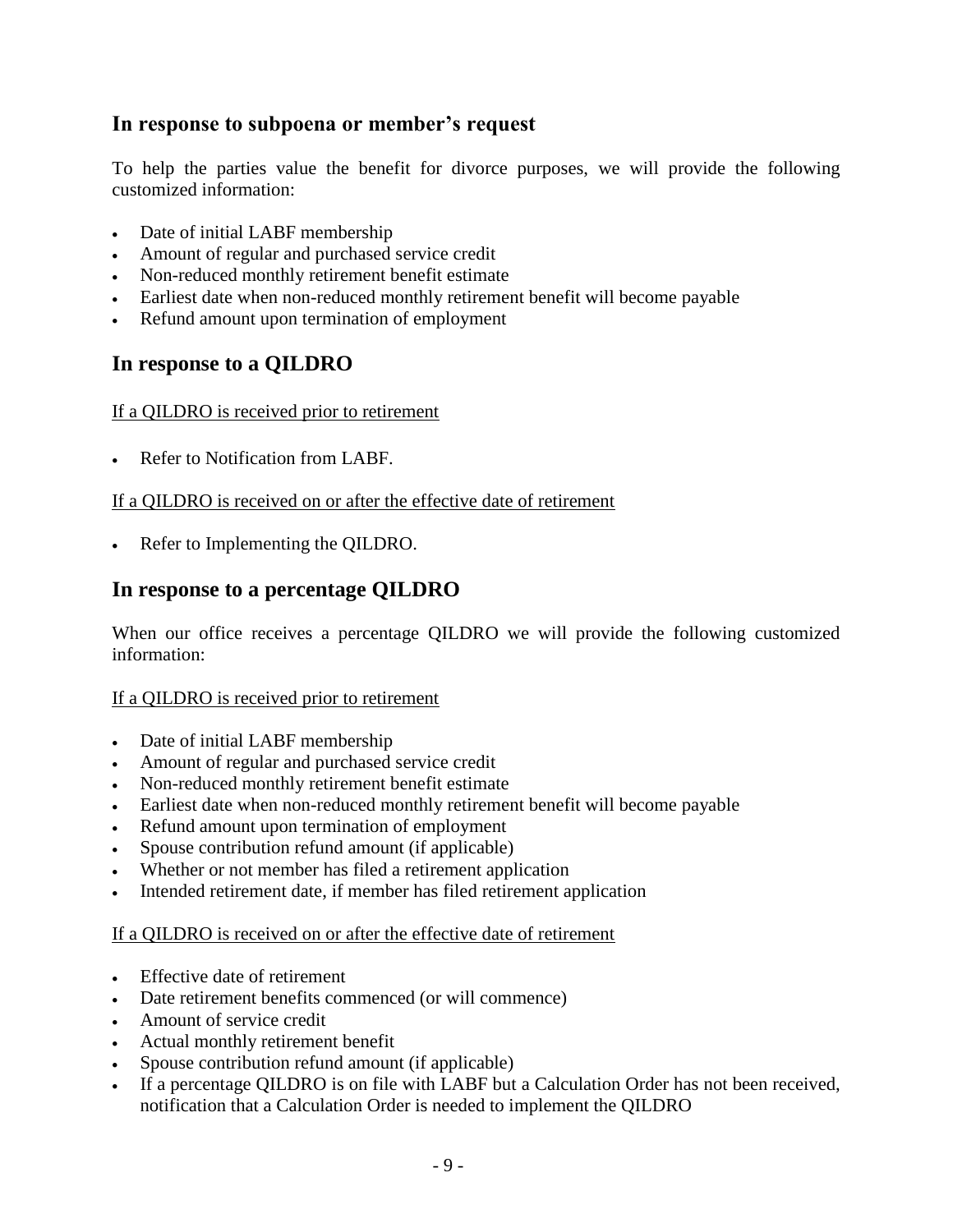### **In response to a Calculation Order**

When our office receives a Calculation Order we will provide the following notifications:

- Notification of receipt
- Notification if no underlying QILDRO is on file with our office
- Notification if Calculation Order does not clearly indicate amount payable

### **At notice of member's death**

When our office receives a death notification we will provide the following information:

- Notification of the termination of the QILDRO
- Lump sum death benefit amount (only provided if QILDRO allocates share of lump sum death benefit to the alternate payee)

# **Completing the QILDRO**

In order to assure you are using the correct QILDRO form, you must determine the date that LABF will receive a certified copy of the QILDRO, allowing time for the order to be issued by the court.

- If our office will receive the order before July 1, 2006, you must use the old QILDRO form.
- If our office will receive the order on or after July 1, 2006, you must use the new QILDRO form.

The new QILDRO form is detailed and longer than the old form, therefore, it is critical that you and your attorney carefully review and complete the new QILDRO form. Certain sections contain multiple options from which you must select only one. If you fill in more than one where the form indicates that you are to select only one option, we will reject the QILDRO.

Be sure to keep a copy of your QILDRO if you intend to submit a Calculation Order at a later date. You will need the underlying QILDRO to prepare the Calculation Order.

# **Completing the Calculation Order**

The Calculation Order provides the amounts that our office needs to implement the QILDRO and must be based on an underlying QILDRO between the same LABF member and alternate payee. If we receive a Calculation Order without an underlying QILDRO, the order will be meaningless and our office will send notification to the parties. If the Calculation Order does not clearly indicate the amounts payable to the alternate payee, we will also send notification to the parties. The Calculation Order is **only** required if the underlying QILDRO uses a percentage method of allocating benefits to the alternate payee.

Certain sections in the order contain multiple options from which you must select only one. If you fill in more than one where the form indicates that you are to select only one option, we will reject the Calculation Order.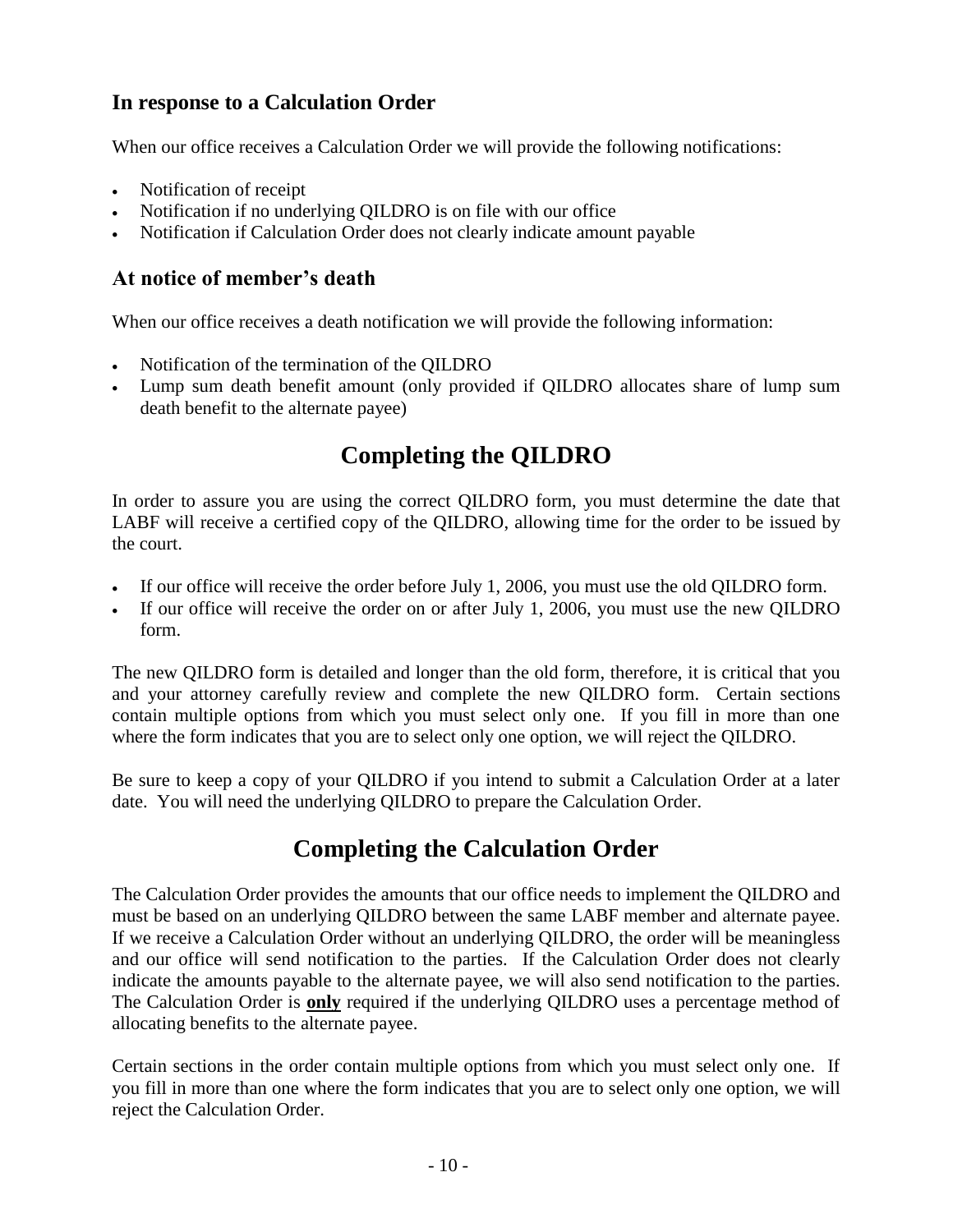This chart will assist you in determining which sections of the Calculation Order you need to complete so that it will correspond with the QILDRO.

| If you completed QILDRO Section | Must complete marital portion<br>benefit calculation formula<br><b>QILDRO</b> Section IX | <b>Must complete corresponding Section</b><br>in Calculation Order |
|---------------------------------|------------------------------------------------------------------------------------------|--------------------------------------------------------------------|
| III.A.1                         | N <sub>o</sub>                                                                           | N <sub>o</sub>                                                     |
| III.A.2                         | Yes                                                                                      | 3(a)                                                               |
| III.A.3                         | N <sub>o</sub>                                                                           | 4(A)                                                               |
| V.A.1                           | N <sub>o</sub>                                                                           | No                                                                 |
| V.A.2                           | Yes                                                                                      | 3(b)                                                               |
| V.A.3                           | N <sub>o</sub>                                                                           | 4(B)                                                               |
| VI.A.1                          | N <sub>o</sub>                                                                           | No                                                                 |
| VI.A.2                          | Yes                                                                                      | 3(c)                                                               |
| VI.A.3                          | N <sub>o</sub>                                                                           | 4(C)                                                               |
| VII.A.1                         | N <sub>o</sub>                                                                           | No                                                                 |
| VII.A.2                         | Yes                                                                                      | 3(d)                                                               |
| VII.A.3                         | N <sub>o</sub>                                                                           | 4(D)                                                               |

# **QILDRO and Calculation Order Comparison Chart**

The following summarizes the QILDRO sections and methods for allocating payment to the alternate payee.

QILDRO Section III: monthly retirement benefit

- A.1: dollar amount
- A.2: percentage of marital portion
- A.3: percentage as of retirement date or when alternate payee benefit commences

QILDRO Section V: termination refund or lump-sum retirement benefit

- A1: dollar amount
- A2: percentage of marital portion
- A3: percentage as of retirement date

#### QILDRO Section VI: partial refund

- A1: dollar amount
- A2: percentage of marital portion
- A3: percentage as of retirement date

#### QILDRO Section VII: lump sum death benefit

- A1: dollar amount
- A2: percentage of marital portion
- A3: percentage as of the date benefit becomes payable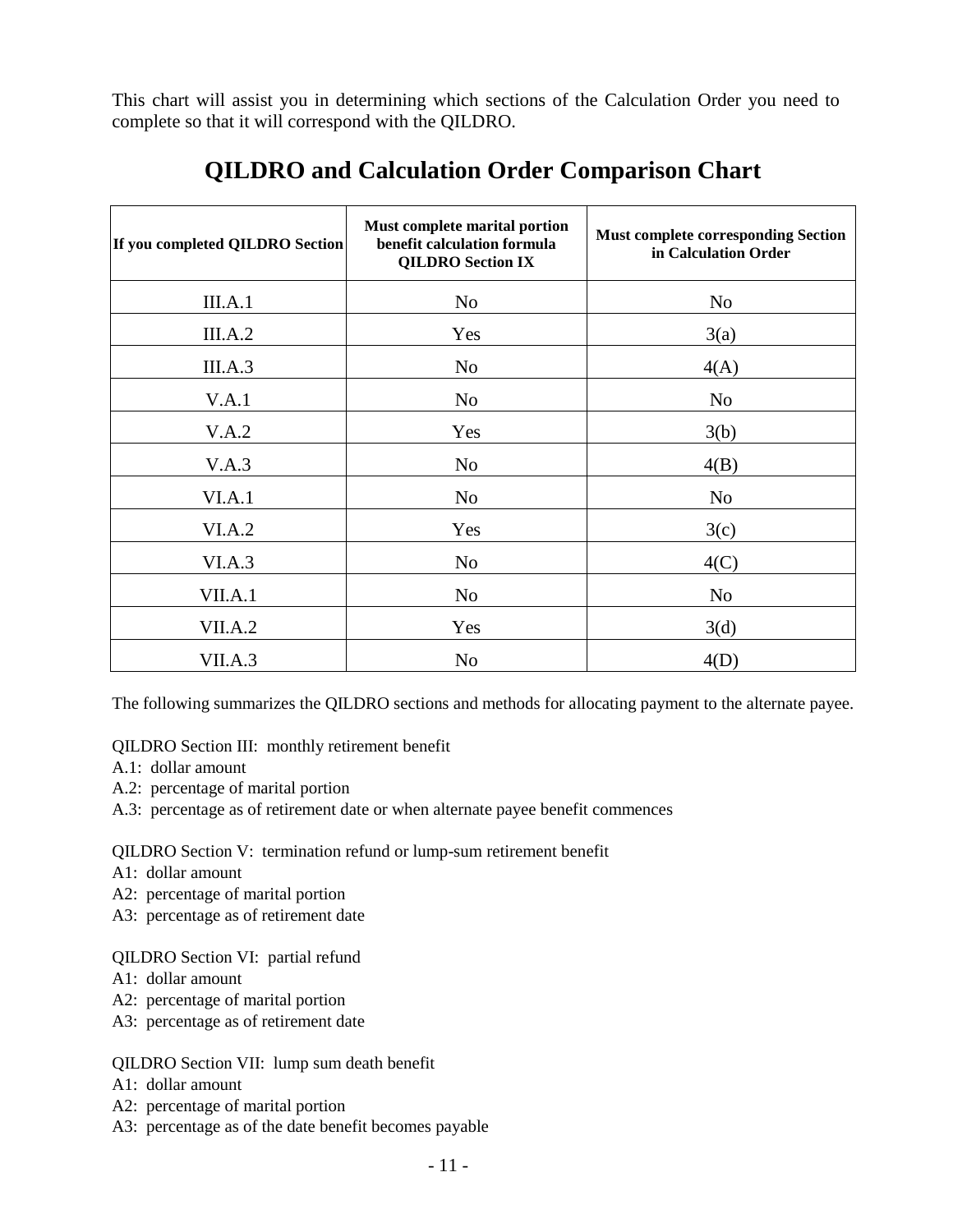# **Requirements for a Valid QILDRO and Calculation Order**

For a QILDRO or Calculation Order to be valid **all** of the following criteria must be satisfied:

- (1) If the order applies to a person who became an LABF member before July 1, 1999, it must be accompanied by the original Consent form signed by the member. This form is irrevocable and will be valid for all subsequent orders relating to the member and alternate payee.
- (2) Each order must:
	- Be accompanied by a \$50 processing fee, payable to LABF.
	- Be a certified<sup>1</sup> copy of the original entered in court.
	- Have been issued by an Illinois court of competent jurisdiction in a proceeding for declaration of invalidity of marriage, legal separation, or dissolution of marriage that provides for the distribution of property, or any proceeding to amend or enforce such a property distribution.
	- Contain the name, mailing address, and social security number of the member.
	- Contain the name, mailing address, and social security number of the alternate payee.
	- Identify the Laborers' Annuity  $&$  Benefit Fund of Chicago as the retirement system to which it is directed.
	- Identify the court that issued it.
	- Specify the dollar amount of the benefit and/or refund payable to the alternate payee, or percentages or formulas as stipulated on the QILDRO form.
	- Specify whether the alternate payee will or will not receive a proportional share of any applicable cost of living adjustments received by the member.
	- Be in the form adopted by LABF. Any alterations to the form will invalidate the order.
- (3) The order must apply only to benefits that are statutorily subject to QILDROs. (See *Division of Benefits*)
- (4) The date of receipt of the order must be on or after July 1, 2006.
- (5) The Calculation Order must not be completed in a manner that changes the intent of the QILDRO to which it relates.

#### **If a percentage formula was elected on the QILDRO document, a Calculation Order must be provided prior to any benefits being paid.**

<sup>&</sup>lt;sup>1</sup> Clerk of court's seal or stamp certifies true and correct copy of original order. Plain or file-stamped copies are unacceptable.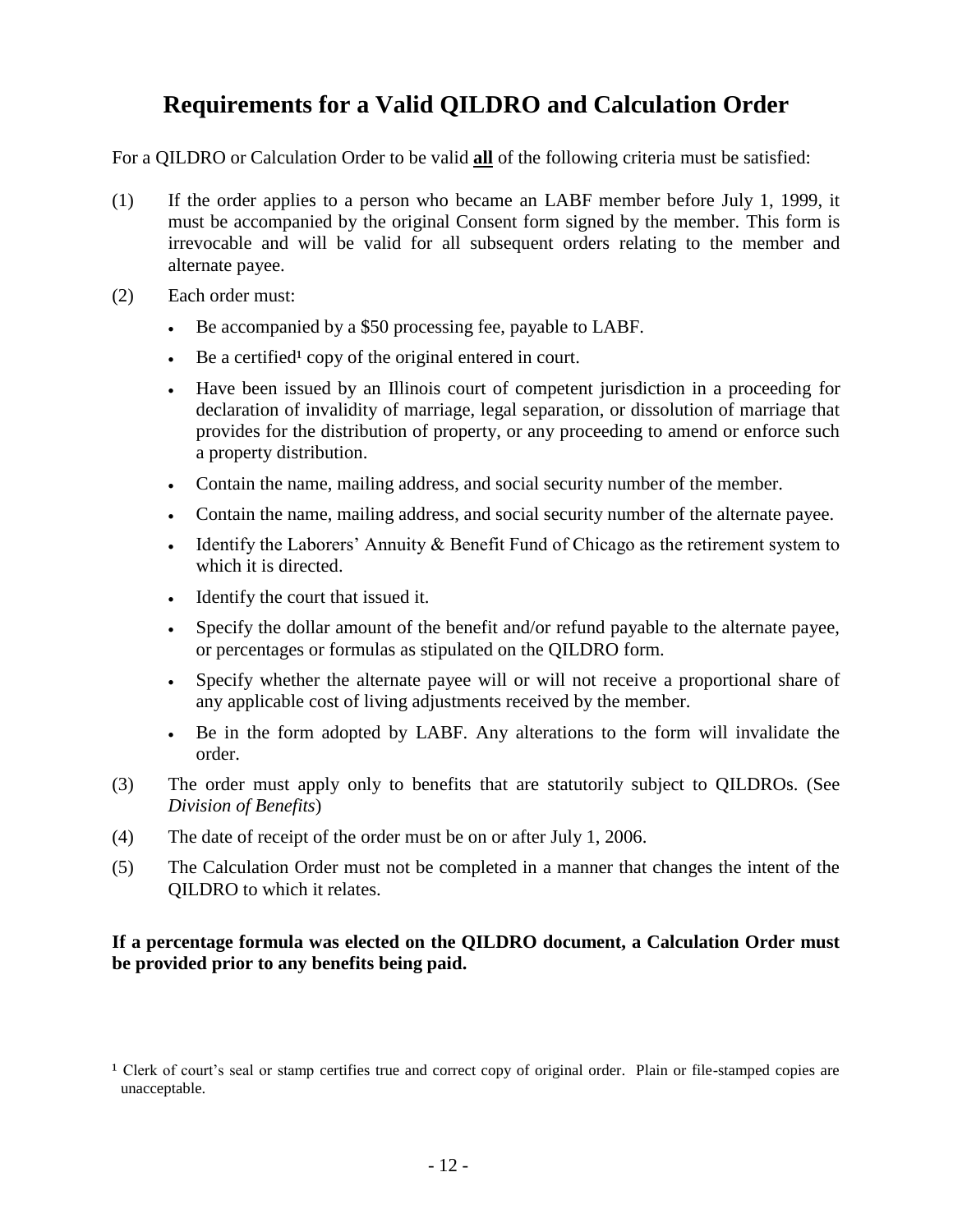# **Filing Procedure**

### **Where to send**

QILDROs and Calculation Orders should be sent to:

Laborers' Annuity and Benefit Fund of Chicago 321 N Clark St Ste 1300 Chicago IL 60654-4739

### **Processing fees**

For **each** order that is submitted, a \$50 non-refundable processing fee, by check or money order payable to **LABF**, is required.

The processing fee is a requirement of state statutes and is intended to help defray administrative costs associated with QILDRO and Calculation Order processing.

### **Certified copy required**

Remember to send us a court **certified** copy of the court order. A certified copy bears the Clerk of Court's seal or stamp certifying the document as a true and correct copy of the original document. A plain or file-stamped copy will be rejected.

### **Notification from LABF**

The member, the alternate payee, and the attorney that sent the court order will receive notification within 45 days after our office has received the order. The order will be datestamped upon receipt and deemed received on that date. The notification will also indicate whether the order is valid and other pertinent information regarding the order. If not valid, the notification will specify the deficiencies.

All deficiencies must be corrected before we may honor the QILDRO or Calculation Order. In most cases, deficiencies are easily corrected, for instance, by sending the \$50 fee or a certified copy of the order. If the order is defective, it will be necessary to obtain a new or amended order from the court. We will send a new notification in response to each corrected or amended court order.

An invalid QILDRO has no effect on the member's benefits. **No QILDRO is valid until all deficiencies have been corrected.**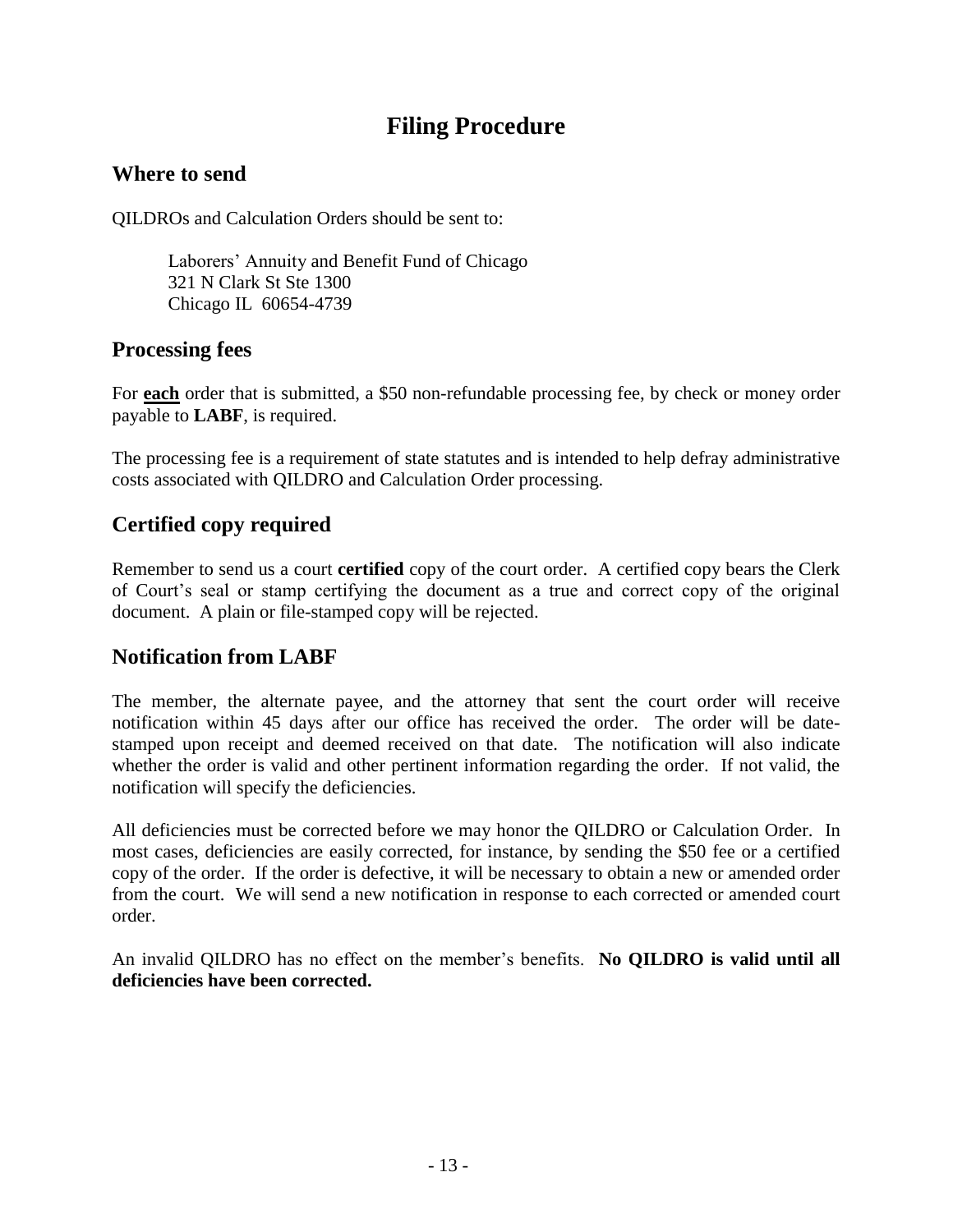# **Implementing the QILDRO**

The QILDRO will be placed in the member's record and will remain dormant until the member begins receiving retirement benefits, a refund or lump sum death benefit subject to when the QILDRO becomes payable. When one of these events occurs, we will send notification to the alternate payee at the last address reported to us. The alternate payee must return a completed Information Sheet before payment can be made.

### **What if LABF has not received a Calculation Order?**

If the QILDRO uses percentages, we must receive a Calculation Order in order to pay the alternate payee. Generally, the Calculation Order would be submitted to our office upon the member's retirement, at which time the amount of the retirement benefit becomes known.

#### Monthly retirement benefit

If a percentage QILDRO on file with LABF becomes payable, and a Calculation Order has not been received, if possible we will determine an anticipated payment to the alternate payee based on information in the QILDRO. The Fund will hold the alternate payee's anticipated payment and begin paying the member's monthly retirement benefit, less the amount held for the alternate payee, pending receipt of the order. Once the order is received, the amounts payable to the member and alternate payee may require adjustments. However, if it is not possible to determine an anticipated payment based only on the QILDRO, then neither the member nor the alternate payee will be paid until the order is received.

#### Refund or lump sum death benefit

If a refund or lump sum death benefit subject to a percentage QILDRO on file with LABF becomes payable and a Calculation Order has not been received, we will hold the refund or death benefit until the order is received.

### **What if the alternate payee is missing?**

An alternate payee must keep us informed of any name or address changes to receive payment. The law does not require us to search for a missing alternate payee, other than sending notification to the last address reported to our office.

If the notification to the alternate payee is undeliverable, LABF will hold the payment for 180 days from the date we sent the notification or the date the benefit becomes payable, whichever is later. This amount will not accumulate interest. If our office is notified of the alternate payee's current address within 180 days, the amount held will be paid to the alternate payee upon proper documentation.

If our office does not learn of the alternate payee's current address within 180 days, payment will be made as though there was no QILDRO. If our office later becomes aware of the alternate payee's current address, the QILDRO will be implemented with the next available payment. The alternate payee will have no rights to any amounts previously paid.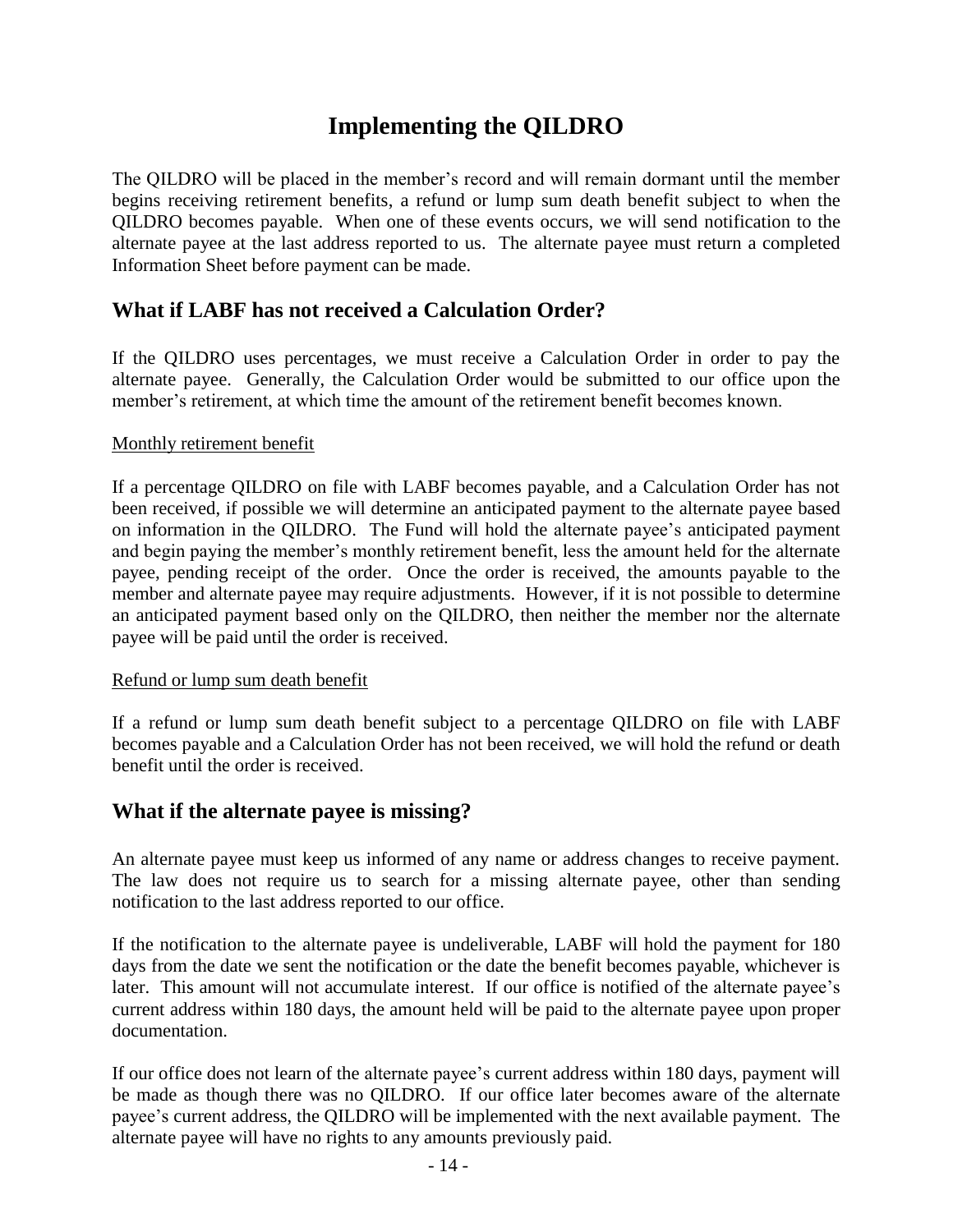# **Effective Date of QILDRO**

The QILDRO takes effect with the first available payment that occurs at least 30 days after we have received a valid QILDRO.

LABF annuity payments are disbursed on the first of each month for the current month. Generally, you should expect about a three-month processing period from the date that our office has received a valid QILDRO, and Calculation Order if applicable, until the alternate payee begins receiving monthly payments from the Fund. If payment is required during the processing period, the affected parties will need to make arrangements between themselves.

# **Expiration of QILDRO**

For monthly retirement benefits, the QILDRO must specify when payments to the alternate payee will terminate. This will be one of the following:

- Upon the death of the member or alternate payee, whichever occurs first
- After a specified number of payments are made to the alternate payee

A QILDRO also ends when the member receives a refund that terminates participation in the Fund or may be terminated by a valid court order expressly vacating the order.

# **Required Forms**

The QILDRO, Calculation Order, and Consent forms are detailed and do not lend themselves to re-typing. Copies of the forms are included with this publication. The easiest way to ensure that you are using the correct forms and have not inadvertently added, modified, or omitted language is to use the hard copy or PDF forms available from LABF. Additional hard copy or PDF forms are available upon request. **Remember no text changes or alterations to the form are permitted**.

# **Income Tax Reporting**

Both the member and alternate payee will be mailed income tax form 1099-R by February  $1<sup>st</sup>$  of each year for the previous calendar year. This form will provide the taxable and nontaxable portions of the benefit payments.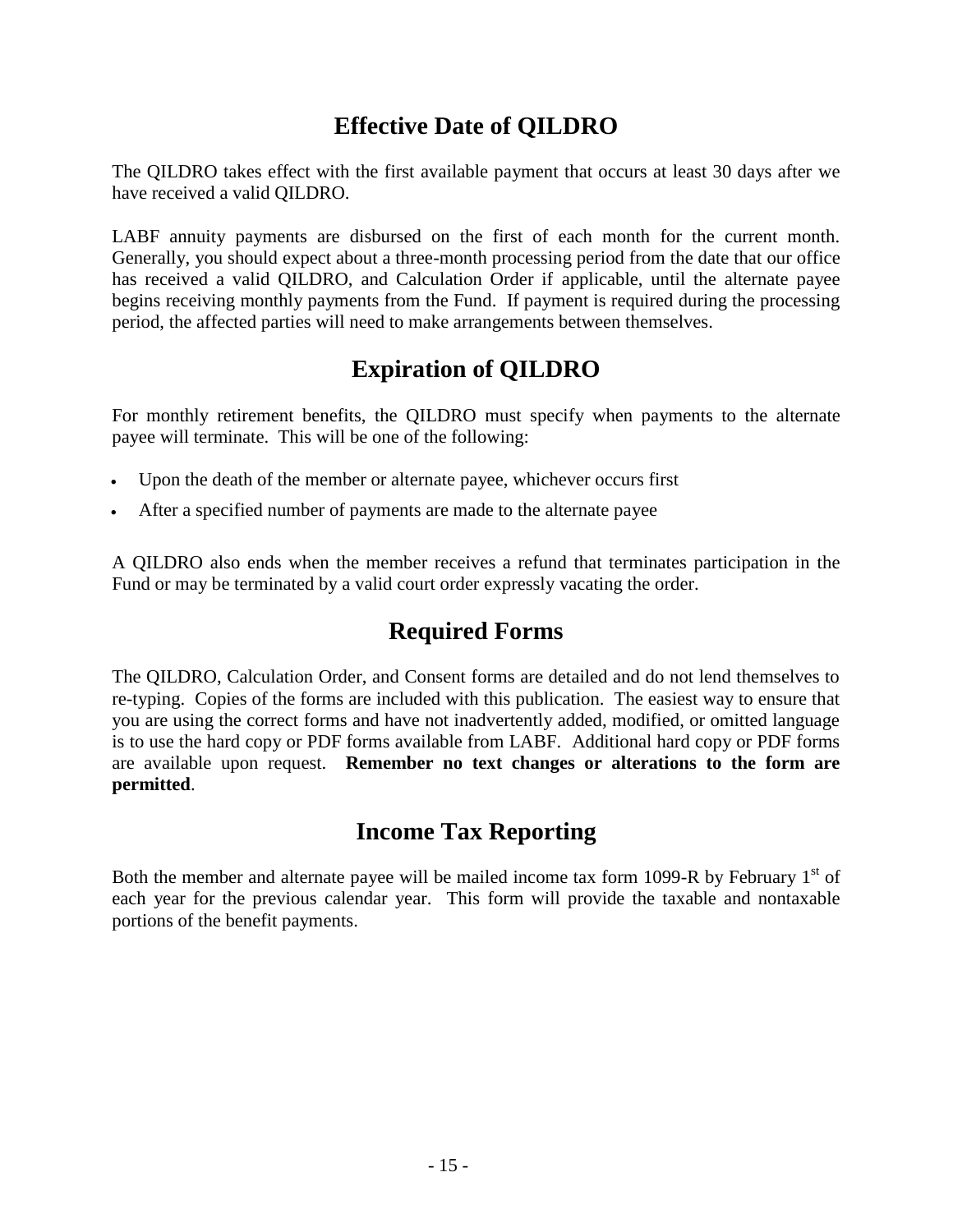### **Information about LABF**

The benefit program administered by the Fund is a governmental plan as defined in section 414(d) of the Internal Revenue Code of 1986, as amended, and section 3(32) of the Employee Retirement Income Security Act of 1974, as amended. The retirement program is administered as a qualified plan pursuant to section 401(a) of the Internal Revenue Code of 1986, as amended. LABF benefit programs are subject to Articles 1, 11, and 20 of the Illinois Pension Code [40 ILCS 5]. In addition, as a board created by the Illinois General Assembly, LABF is subject to numerous other laws of the State. Article 11 of the Illinois Pension Code [40 ILCS 5/11-101 et seq.] explains our benefits and the methods for calculating those benefits.